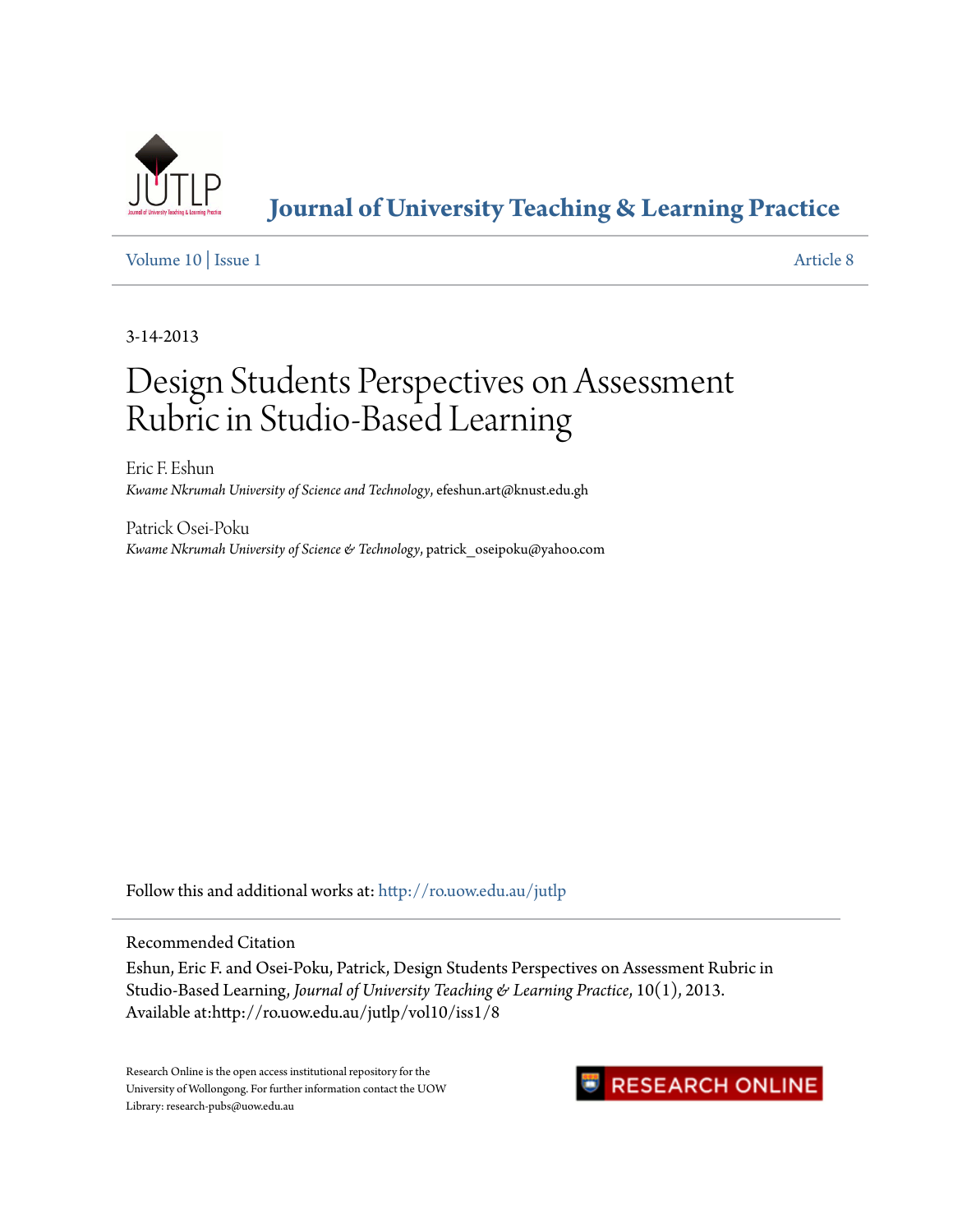## Design Students Perspectives on Assessment Rubric in Studio-Based Learning

### **Abstract**

This study examined students' perspectives on the use of assessment criteria and rubrics in graphic design studio at Kwame Nkrumah University of Science and Technology, Ghana. This assessment strategy was introduced with the desire to improve students' participation and involvement in studio-based learning programme. At the end of the semester, a questionnaire was used to gather responses from a sample of 108 students about their opinions on the use of assessment rubric. Analyses of the data collected demonstrate that students were generally positive about the use of rubric in the peer assessment process. Descriptive statistics showed that 86% of the students agreed that assessment criteria helped them in their learning; they found the peer assessment process as a valuable learning experience and 46% contended that they needed training in the use of assessment rubric. The results further suggest 89% of the respondents agreed that the use of assessment rubric enabled them to socially interact. The conclusion drawn from the evidence is that using assessment rubric directed learning activities and can have positive implications for the learning experience in studiobased learning.

#### **Keywords**

Assessment, assessment rubric, studio-based learning, graphic design

#### **Cover Page Footnote**

Acknowledgements Our sincere thanks to the second year students for their wholehearted engagement and their willingness to share with us their insights into the process and their learning.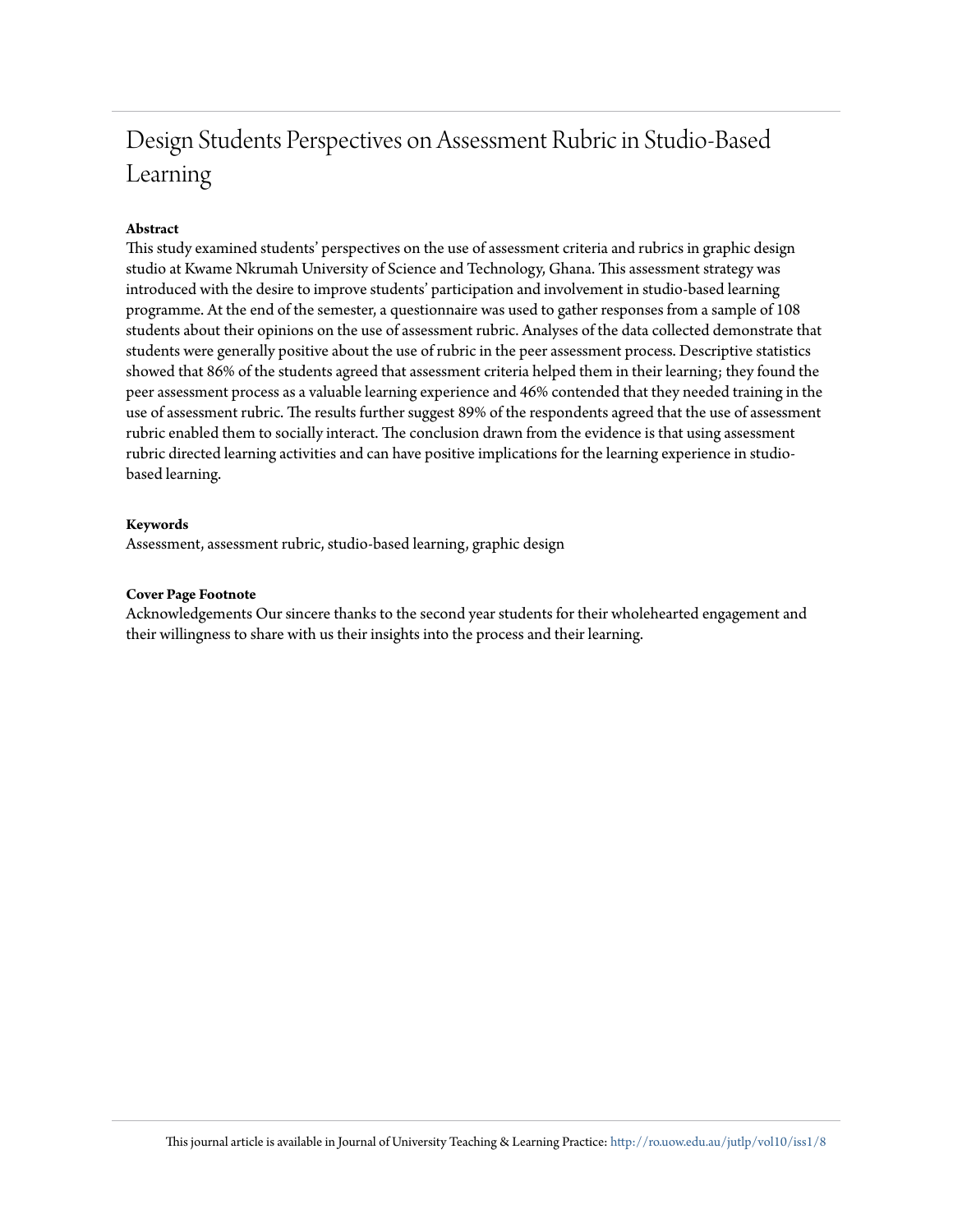## **Introduction**

Assessment is of prime importance to education and student learning (Taylor 2006, Brown 2004, Koshy 2008). As Davies and Mahieu (2003) note, its cardinal function in the school system is to support learning. It is argued by many researchers that students put a premium on assessment, since it defines what they regard as important in their education and how they spend their time both in and afterwards as graduates (Ehmann 2005, Quinlan et al. 2007, Koshy 2008, Bain, 2010).

Undeniably, some have challenged assessment in the creative arts. Williams et al. (2010) comment on unreliable assessment of creativity; Leiva (2009) and Baptiste (2007) discuss subjectivity and non-transparency; Eshun and de Graft-Johnson (2011) challenge unplanned assessment of creative outputs; Ross & Mitchell (1993) contest the measuring of creative process, while Clary et al. (2011) point out the inconsistency in evaluating creative outcomes. The discussions on a range of assessment issues also relate to assessment in art and design disciplines. These studies show the importance of assessment in educating learners as well as the importance of some assessment techniques for art and design teachers in higher education.

This case study employed a learner-centered assessment approach involving student-led graphicdesign activities for the International Social Poster Design Project. The project was undertaken by second-year Communication Design students at the Kwame Nkrumah University of Science & Technology in Ghana. In this follow-up survey, the researchers systematically grouped the students to create equitable teams for a project-based learning assignment. The students were introduced for the first time to the use of assessment rubrics in assessing graphic-design products and providing feedback in studio critiques. The aims of this study were to involve students in assessment and to investigate students' reactions to assessment rubrics and the peer-assessment process in the graphic-design studio.

#### **Literature Assessment Rubrics**

Assessment rubrics are regarded as a descriptive scoring instructional tool (Moskal 2000, Oakleaf 2009, Egodawatte 2010) and an effective and versatile assessment tool for knowledge acquisition and the development of professional skills (Mertler 2001). Rubrics form the foundation on which teachers make academic judgements about students' performances and measure students' achievements and progress (Egodawatte 2010, Reynolds-Keefe 2010). Their use is becoming a growing trend in education due to their positive impact on teaching and learning (Andrade 2000, Dornisch & McLoughlin 2006). Rubrics make explicit to students how well the learning outcomes have been achieved. They are therefore applied at different qualitative levels of achievement (Andrade 2000, Jackson & Larkin 2002, Davies 2000, Elizondo-Montemayor 2004, Andrade & Du 2005, Pinto & Santos 2006, Kruger 2007). Kruger asserts that clustered or simplified rubrics could ensure consistency without repetition of the same standards, and considerably reduce the administrative load of assessment, thereby ensuring its promotion and use in learning. Furthermore, Andrade and Kruger admit the usefulness of rubrics in blurring the division between teaching and assessment, contributing significantly to both teaching and learning in classrooms. Andrade further states that rubrics make assessment of students' works quick and efficient, especially in large classes.

Egodawatte (2010) notes that "rubrics can help teachers analyze and describe students' responses to complex tasks and determine students' levels of proficiency. In addition, rubrics give students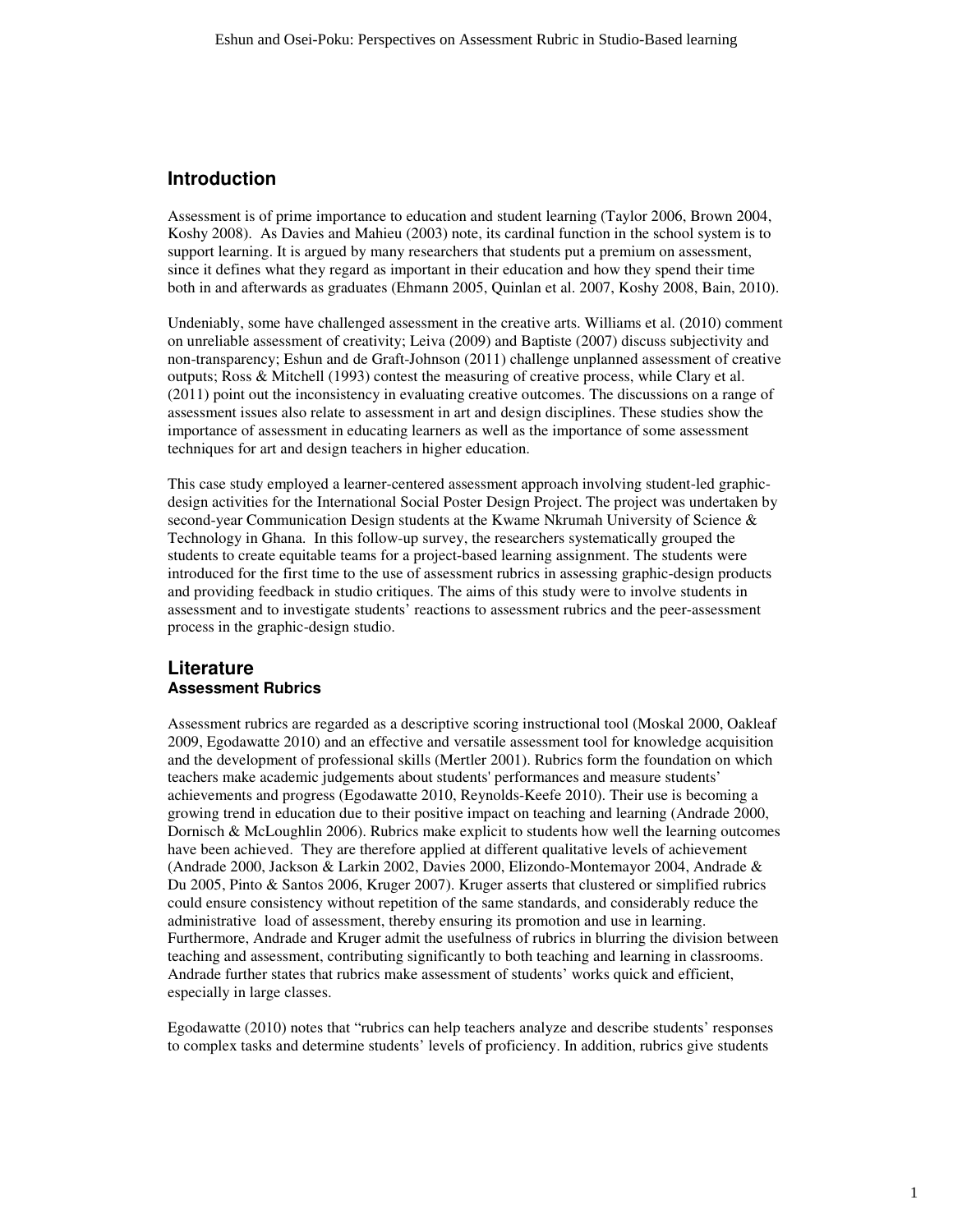more specific criteria detailing what is expected and what constitutes a complete response". Çikis and Çila (2009, p2016) opine that "agreed assessment criteria or objectives can be helpful to overcome arbitrariness, inconsistency, or subjectivity during the assessment process". This becomes useful especially when applied in the studio critique. Eshun (2011) reckons that a wellconstructed, criterion-based assessment approach allows assessment to play a lead role in the learning process. Gasaymeh (2011) summarises the importance of rubrics by stating that "[a] well designed rubric can be used for the purpose of instruction, motivation, and evaluation in constructivist learning environment".

#### **Involving Students in Rubric Development**

According to Rust (2002), students appreciate an effective and usable rubric that is explicit and built from well-defined assessment criteria. Hudson (2005) recommends that assessment criteria should be based on specific indicators associated with intended learning outcomes, since the criteria become a referent for both the teacher and students, as noted by Pinto and Santos (2006). Consequently, Rudner and Schafer (2002) and Stix (1997) note that students' participation in developing the criteria and rubrics would motivate them and acknowledge their actions. Moskal (2003) adds that the overall benefits to students who are involved in developing a rubric include clarity about what skills they need to master, greater confidence in their abilities and more tenacity in solving problems themselves. Therefore, it has been recommended that a new partnership in the classroom/studio is required, where both the teacher and students contribute towards aligning the outcomes, pedagogy and measurement methods (Banta et al. 2009).

#### **Effective Use of Rubrics in Assessing Creative Product**

Rohrbach (2010) notes that many design educators now use rubrics in their evaluation process. Dornisch and McLoughlin (2006) suggest that a credible, effective and implementable rubric is capable of reducing two major concerns associated with assessing creative products/performance: over-subjective and/or inconsistent evaluation, leading to unfairness to students; and the unreasonable time involved in giving feedback to or grading students. Ehmann (2005) advocates embedding the use of criteria and rubrics in design-studio practices to enhance students' learning. Elizondo-Montemayor (2004) concurs, and strongly believes that assessment standardisation during work-in-progress was helpful because teachers and students would know exactly the expected outcome from each.

#### **Critique of Assessment Rubrics**

Despite the potential benefits of the adoption of assessment rubrics, their use has not escaped strong criticism. For instance, Sivan (2002) and Pinto and Santos (2006) argue that the exclusive use of assessment rubrics may not achieve effective learning outcomes. They point out that simply following the assessment rubric during assessment does not enhance students' learning experience. They further argue that there is the need to move beyond basic usage to a more innovative approach that guarantees students the experience of ownership. Egodawatte (2010) agrees, contending that training and guidance on the use of rubrics will help reduce the discrepancies, and intrinsically motivate students to use them for learning. Along similar lines, Gullo (2005) argues that an assessment rubric may lack reliability and validity, potentially being too general and difficult to use effectively. He further acknowledges that when too much focus is put on the number of criteria, rather than on actual indicators of the quality of the student's work, it fails to facilitate successful learning and performance.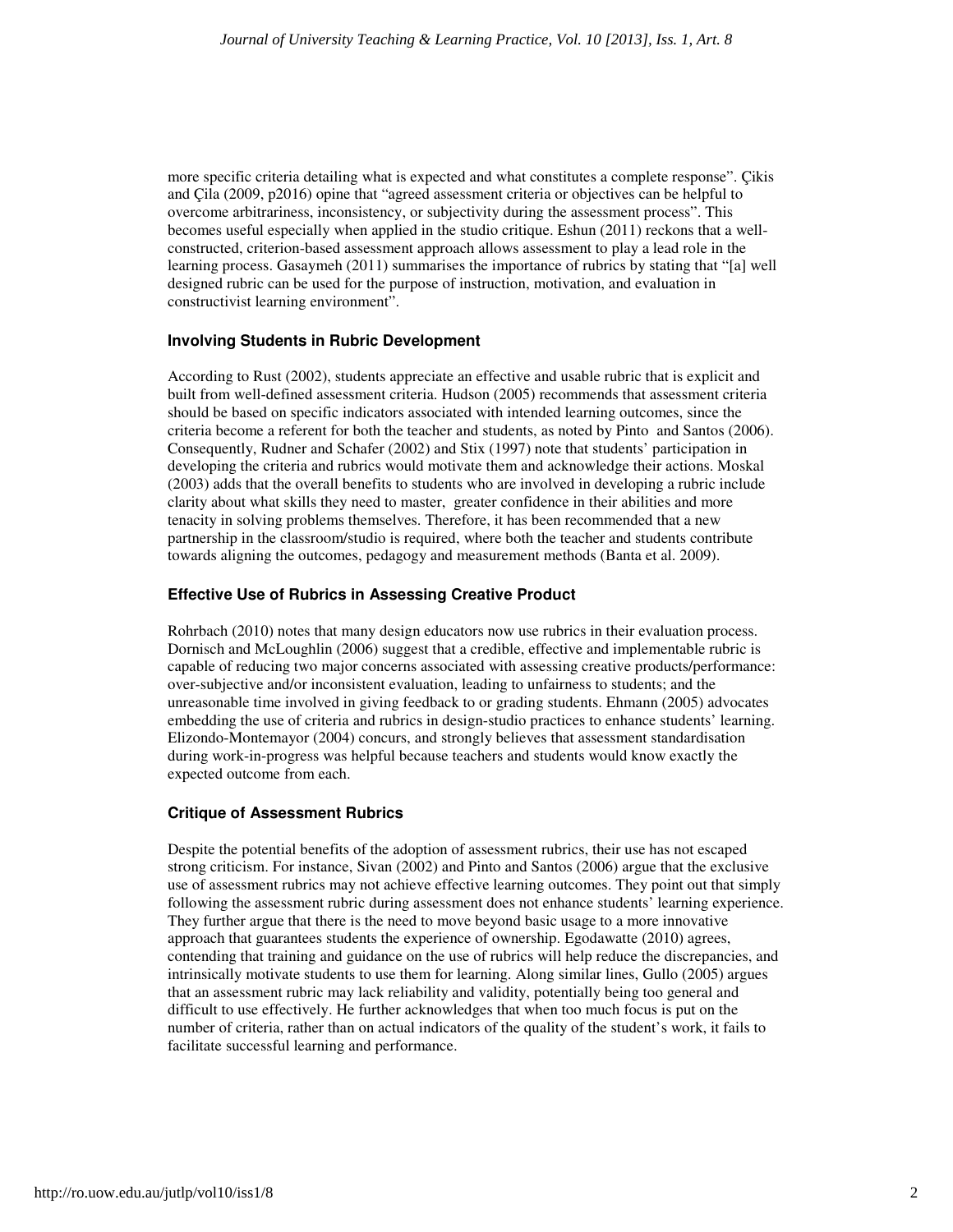Exclusive use of assessment rubrics has also been found by Mertler (2001) to be characterised by the challenge of converting rubric scores to grades to meet assessment needs. Mertler contends that simply mapping the scores to letter-grades is not appropriate; rather, the conversion should be by "process of logic". Moskal and Leyden (2000) recommend careful planning in the construction and implementation of assessment rubrics, given the challenges associated with their reliability and validity as a scoring scheme. Dornisch and McLoughlin argue that the continual updating and maintenance associated with the use of rubrics can be very time-consuming. Rohrbach (2010) further reports on some design educators' and students' lack of enthusiasm for the use of rubrics in assessment. While students appreciate the clarity rubrics offer, they prefer feedback that is personal and poses questions, even though this is less informative.

Anderson and Mohrweis (2008) assert that discussing the rubric with students before the commencement of any new design project provides the ground rules that support, and remind students of, the expectations for the particular dimensions of their creative product. The overreliance on the criteria is likely to be a setback in the assessment process, because of the inherent intolerance to anything outside the criteria. Cronjé (2009) warns against the use and abuse of structure and standardisation when using rubrics in assessment, especially when there are indications that assessment may be reduced to an almost mechanical checking of items on the list.

Notwithstanding, teachers are determined to implement innovative assessment. Egodawatte (2010) found that

 [u]sing an analytic scoring rubric is a more time-consuming task since the rater has to look for and separately rate each component of a performance. This level of detail is useful when the focus is on diagnosis or helping students to understand the expectations for each part of the performance. This may be especially useful for helping students to learn even though it is time-consuming (p78).

#### **Limitations of Assessment Rubrics**

Some limitations of assessment rubrics relate to the lack of agreement on what a good assessment rubric is, and the resistance to change amongst academic staff (Haugnes & Russell 2008). The somewhat contradictory conclusion reached by the different studies on assessment rubrics can be partly explained by the type of assessment rubric practice examined, students' learning styles and educational background and the nature of the academic discipline within which the assessment rubric is being applied. These factors may affect the adoption and effectiveness of assessment rubrics in any design-studio context.

Despite the mixed evidence on the perceived effectiveness of assessment rubrics, there is a growing consensus among contemporary assessment scholars (Boud  $\&$  Associates 2010) that to address some of the limitations associated with the exclusive use of rubric, there is a need to adopt a more innovative approach to learning.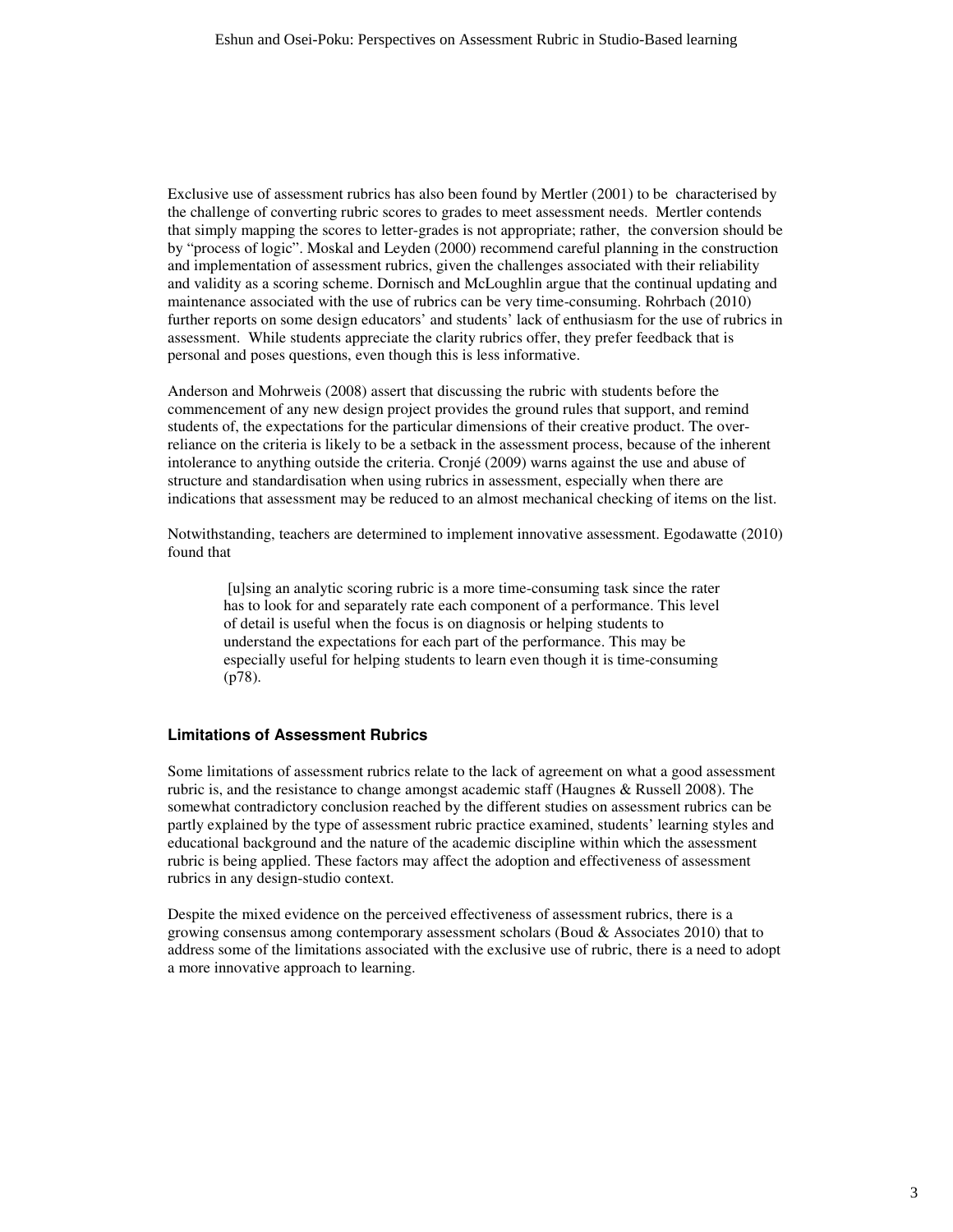#### **Neglect of Students' Perceptions of Assessment Rubrics**

Whilst existing research on assessment rubrics has undoubtedly increased understanding and appreciation of authentic assessment, a common concern is that mainstream studies in this area have focused largely on the adoption of authentic assessment and the challenges of its implementation in higher education (Boud  $&$  Associates 2010). As a result, the students' perceptions of assessment rubrics, particularly in project-based learning, are a relatively neglected and less-understood area of inquiry (Howell 2011). The few existing studies of assessment rubrics that have explored the students' perceptions have found that the perceptions of assessment rubrics are not influenced by gender. Howell, for instance, found that gender did not affect the attitude of students towards the use of rubrics in assessment.

The generalisability of these findings to specific studio learning platforms has not been clearly established. Perhaps not surprisingly, there has been a growing call from art and design educators and scholars for studies that explore students' perceptions of assessment rubrics, to enable instructors to develop a better understanding of students' experience, and thus to augment their satisfaction and performance (Ellmers 2006). This study aims at responding to this call by systematically examining students' perceptions of and engagement with an assessment rubric tool in peer assessment. Three research questions guided the data collection:

- What are students' opinions about the impact of assessment criteria in a graphicdesign course?
- What are students' opinions about the use of rubrics as an assessment tool for a graphic-design studio project?
- How do students use the criteria to complete the graphic-design task?

Empirical exploration of these issues will deepen our understanding of students' perceptions of the use of assessment rubrics and optimise the design of modules that can enhance students' learning experience and performance. The use of assessment rubrics that forms the context of this study is a standard system that contains very similar components to the more general alternative-assessment platform used by most universities. This has potential to enhance the generalisability of the findings beyond the specifics of this particular study.

#### **Method Subjects**

The participants were full-time, second-year undergraduate Communication Design students at the Kwame Nkrumah University Science and Technology in Ghana. The students were registered for DAD 251 Graphic Design I and DAD 252 Graphic Design II courses respectively during the 2010/11 academic year. One hundred forty students out of a total population of 546 (student population within the Department as of 2010) were sampled for the study. Sixty-two were female (mean age: 31.5, SD: 8.7, range: 19–46) and 78 were male (mean age: 22.3, SD: 3.5, range: 19– 26). All participants who volunteered to respond to the questionnaire were given the newly developed and revised Student Opinion Questionnaire (SOQ), which was self-administered.

#### **Graphic-Design Course**

The DAD 251 Graphic Design I course included graphics, technical communications, problem solving, the design process, data collection and data analysis. This course consisted of basic skills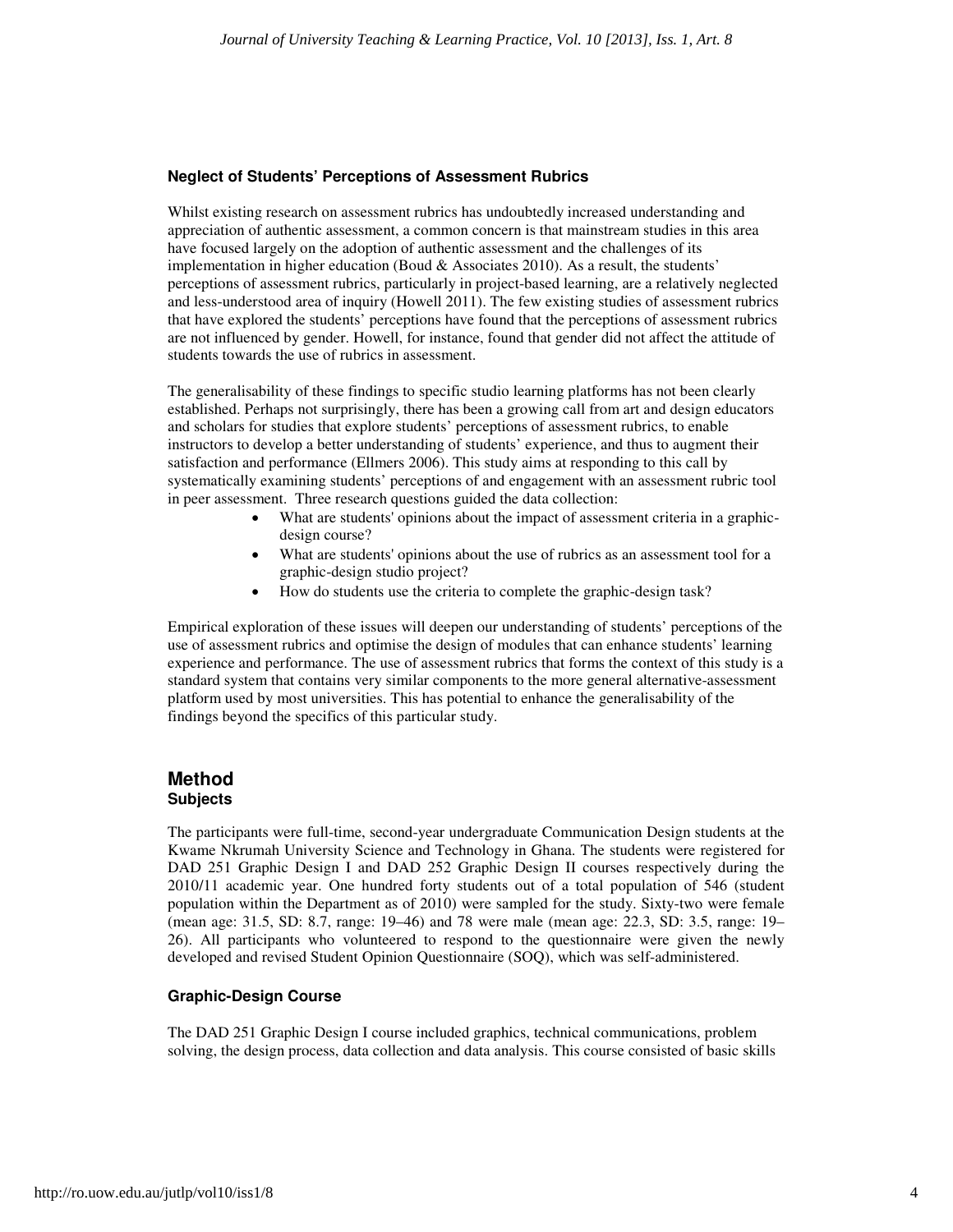and hands-on studio segments. The DAD 252 Graphic Design II course also consisted of basic studio skills, but included a graphic-design component to engage students in a communicationdesign project. Both courses also consisted of sketching, design exercises and portfolio assignments. Participants in the current study were coded and given numbers for identification purposes according to procedures approved by the Institutional Review Board.

DAD 251 consisted of a 28-week mandatory module that ran throughout the full academic year. The module had four pieces of formative assessment (per semester), and was assessed by a combination of coursework (60%) and end-of-semester examination (40%). The module was delivered through a four-hour, weekly studio/lecture. Most of the materials used in the module were presented in lectures, including lecture materials for each topic, design briefs and relevant internet and library resources. A combination of innovative teaching and a pragmatic approach was adopted. The students were fully involved in the determination of assessment criteria and the establishment of the rubric used in the peer assessment. Students were continually reminded and encouraged during theory sessions to make use of assessment criteria/rubrics to enhance their learning.

## **Questionnaire**

To address the aims of this study, a self-report questionnaire survey with a five-point Likert scale was used to investigate the selected design students' perceptions on the use of assessment rubrics. The Likert scale involved the following: strongly disagree (1), disagree (2), neutral (3), agree (4) and strongly agree (5). The questionnaire was semi-structured and had 17 items. It was divided into four different categories, each starting with a number of multiple-choice questions. This was done to increase the reply frequency, allowing less motivated students to answer the questionnaire quickly using the multiple choice questions. The questionnaire aimed to determine how important students considered the assessment criteria and rubric for their graphic-design studio work. The factors were: use of the assessment criteria, use of the rubric in the graphic-design studio and difficulty in the use of assessment criteria in the practical realisation of the task. The questionnaire requested participants' demographic information (age, gender, academic level) and detailed consideration how often they used the assessment rubric. Precise instructions were given to help respondents complete the questionnaires accurately. The results for each factor are discussed in the results section.

The data were analysed using the Statistical Package for Social Science (SPSS) 16.0 for Windows software. This involved calculation of frequency scores. The frequency scores were most valuable as a means of describing the research sample.

#### **Reliability Levels**

To calculate the reliability of survey items within the construct of respondents' agreement on the use of assessment rubrics, Cronbach's alpha levels were calculated across rubric items within the questionnaire. An overall Cronbach's Alpha reliability coefficient of .924 indicated high consistency of ratings across rubric items. Table 1 provides data from this study on the reliability and internal consistency of these instruments, as well as scale mean and standard deviation from the mean of each variable. Cronbach's Alpha scores for each variable exceeded .80

**TABLE 1:** Reliability and Internal Consistency of Variables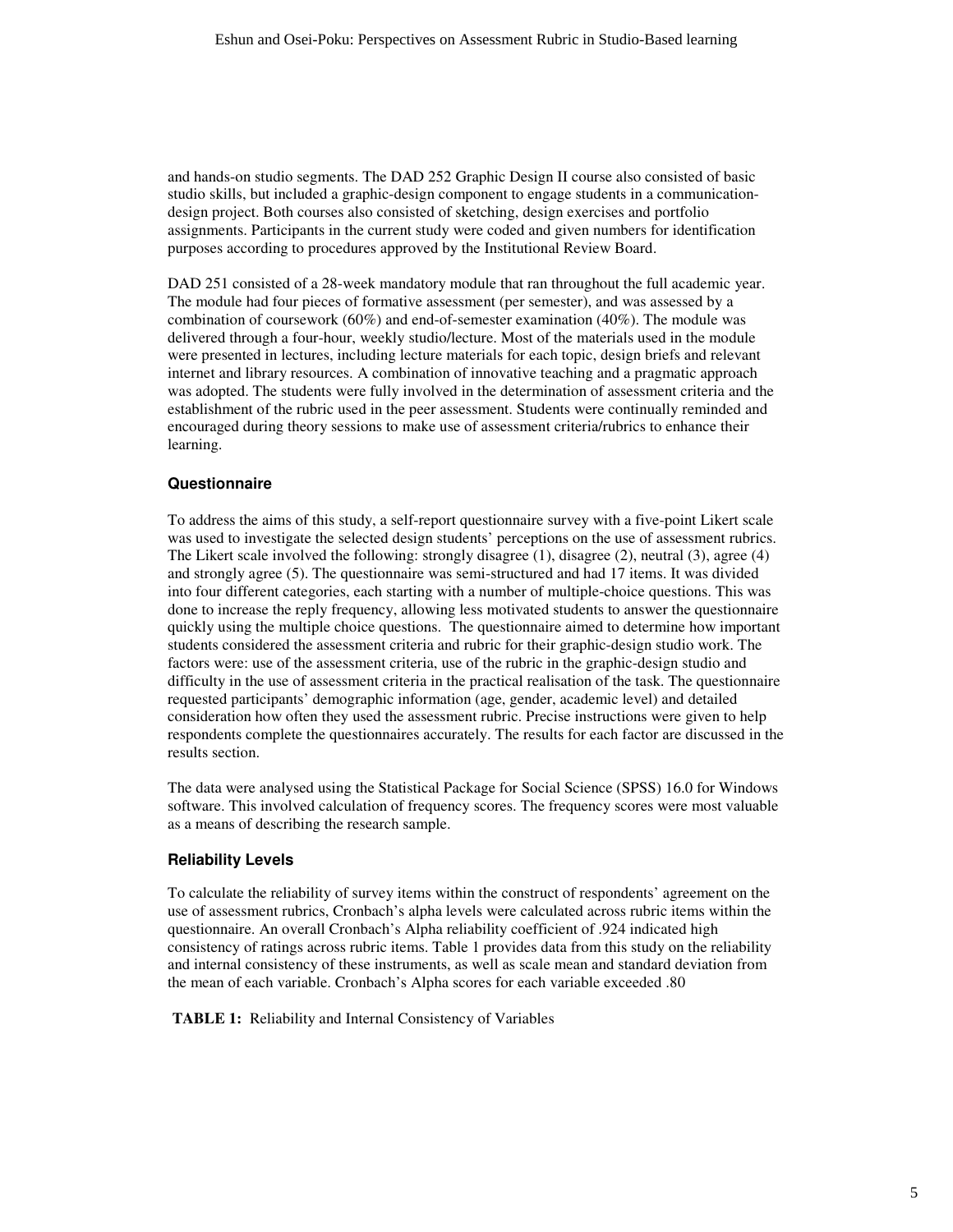| <b>Scale</b><br><b>Independent Variables</b> | Cronbach's Alpha | Mean | Std. Dev. |
|----------------------------------------------|------------------|------|-----------|
| Assessment criteria                          | .824             | 1.74 | .876      |
| Assessment rubric                            | .818             | 1.68 | .823      |
| Use of assessment rubric                     | .830             | 2.48 | 1.035     |

*Completion Rate* 

Of the 140 students who completed the questionnaire, only 108 students completed usable questionnaires, representing a 77.14% response rate. Thirty-six percent (39) of the respondents were female; 64% (69) were male.

## **Results**

#### **Students' Opinions Regarding the Impact of Assessment Criteria in Learning**

Table 2 shows that 86% of the respondents agreed that assessment criteria enhanced their learning experience. About 85% used peer-assessment to be proactively involved in learning during the course. Also, about 78% used the assessment rubric to understand the course material through multiple sources of learning; while 66% became independent learners through the use of peer assessment. Moreover, 65% used the assessment rubric to control the pace of their learning. However, the correlation is best considered as being descriptive rather than predictive. The study revealed that the use of criteria and rubrics for peer assessment had a remarkable positive impact on students' learning in the studio, and offered notable potential for equipping them for lifelong learning after school. The students in the study reported using the criteria to become independent learners, self-initiate work and regulate their learning. These findings corroborate many aspects of Andrade and Du's (2005) study examining such areas as academic self-regulation, goal-setting and planning; and Venable and Summit's (2003) findings that assessment criteria gave students the lead in learning.

Table 2: Analysis of Students' Opinions Regarding the Impact of Assessment Criteria in Learning

| <b>Items/Statements</b>                                                                                     | <b>SA/A</b><br>$(\%)$ | N<br>$(\%)$ | SD/D<br>$(\%)$ | M    | SD.   |
|-------------------------------------------------------------------------------------------------------------|-----------------------|-------------|----------------|------|-------|
| Q1. I have used assessment criteria in enhancing my<br>learning experience                                  | 86.11                 | 8.33        | 5.56           | 1.74 | .876  |
| Q2. Assessment criteria helped me in getting<br>proactively involved in learning the course                 | 85.18                 | 12.04       | 2.78           | 1.68 | .823  |
| Q3. Assessment criteria helped me to understand the<br>course material through multiple sources of learning | 78.30                 | 16.98       | 4.72           | 1.98 | .905  |
| Q4. Assessment criteria helped me to become an<br>independent learner by doing more work on my own          | 66.35                 | 24.30       | 9.35           | 2.18 | 1.003 |
| Q5. Assessment criteria helped me to control my pace of<br>learning by going fast or slow                   | 65.74                 | 25.93       | 8.34           | 2.21 | .973  |

N =108, SA/A: Strongly Agree/Agree, N: Neutral, SD/D: Strongly Disagree/Disagree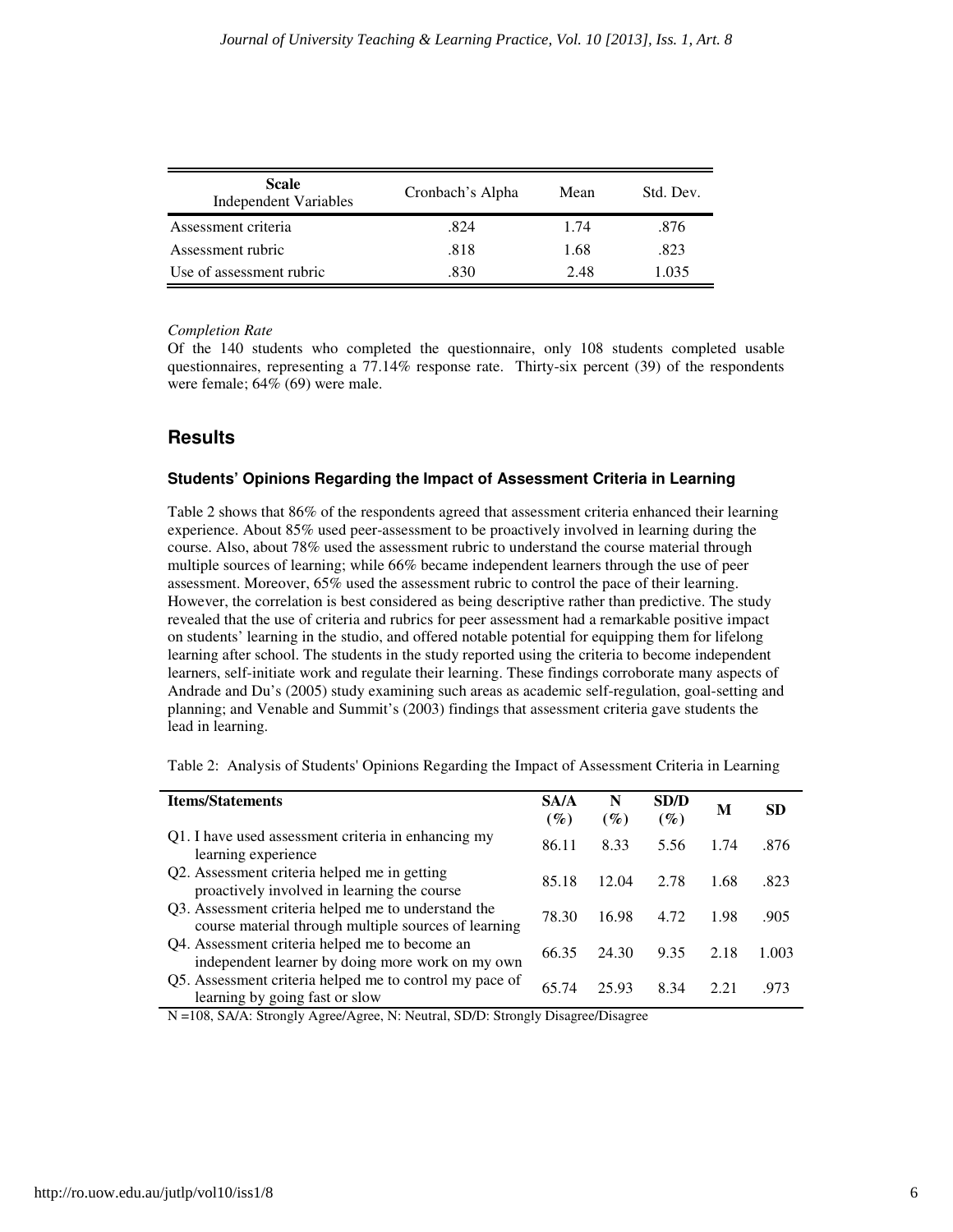#### **Students' Opinions Regarding the Use of Assessment Rubrics in Graphic Design**

Table 3 shows that the majority of the students (about 90%) responded that they were more interactive as a result of using assessment rubric. Interestingly, 66% of the students indicated that they had no problem in operating the assessment rubric.Better still, only a minority (27%) indicated that they did not need training in peer assessment, in contrast to the majority 73% preferring prior training in peer assessment. Over half (58%) indicated that peer assessment was fully operational, supporting earlier responses that prior training would help solve many of the teething problems. Finally, 75% of the students agreed or strongly agreed that their learning process had seen improvement since the implementation of the assessment rubric. More than half (52%) indicated that there was adequate support for those who encountered any problem apart from technical problems. A sizeable percentage of neutral responses were recorded for Q10 and Q12. This may be due to students' apathy towards the introduction of new studio activities. Cronbach's coefficient was 0.831, again indicating very high reliability of survey items in measuring opinions of the rubric.

Table 3: Analysis of Students' Opinions Regarding the Use of the Assessment Rubric

| <b>Items/Statements</b>                                                                 | SA/A<br>$(\%)$ | N<br>$(\%)$ | SD/D<br>$(\%)$ | M    | SD    |
|-----------------------------------------------------------------------------------------|----------------|-------------|----------------|------|-------|
| Q6. The assessment rubric helps explain the                                             |                |             |                |      |       |
| subject<br>more clearly                                                                 | 76.64          | 14.95       | 8.41           | 1.98 | .976  |
| Q7. Students are more interactive as a result of<br>using the assessment rubric         | 89.81          | 5.56        | 4.63           | 1.58 | .930  |
| Q8. I have no problem in operating the<br>assessment rubric in the studio               | 66.66          | 24.07       | 9.26           | 2.20 | .930  |
| Q9. I do not need any training to teach me how<br>to use the assessment rubric          | 27.10          | 28.97       | 43.93          | 3.22 | 1.155 |
| Q10. I find the assessment rubric in full<br>working<br>order whenever I want to use it | 58.34          | 31.48       | 10.19          | 2.31 | .950  |
| Q11. My learning process has improved since<br>the implementation of the assessment     | 75.93          | 16.67       | 7.41           | 2.04 | .935  |
| rubric                                                                                  |                |             |                |      |       |
| Q12. If there is something unclear with the<br>rubric, support is immediately available | 52.78          | 31.48       | 15.74          | 2.48 | 1.035 |

#### **Students' Opinions Regarding the Difficulty Associated With the Use of the Assessment Rubric**

Table 4 shows that almost 80% of students responded that they knew how to use the assessment rubric in the graphic-design studio. A little over 58% indicated that the assessment rubric helped them in preparing for the studio critique/lecture, as compared to one-third who were neutral. About 31% were silent on the question. About 76% of respondents admitted that the assessment rubric helped in explaining the subject more clearly, compared to fewer than one-tenth who completely disagreed with the statement. The majority (83%) mentioned that the assessment rubric helped them to stimulate their problem-solving skills through visual experiences, and that they had actually learnt from others by looking at their work. A sizeable proportion (86%) strongly agreed or agreed that the assessment rubric helped them to further develop and stimulate their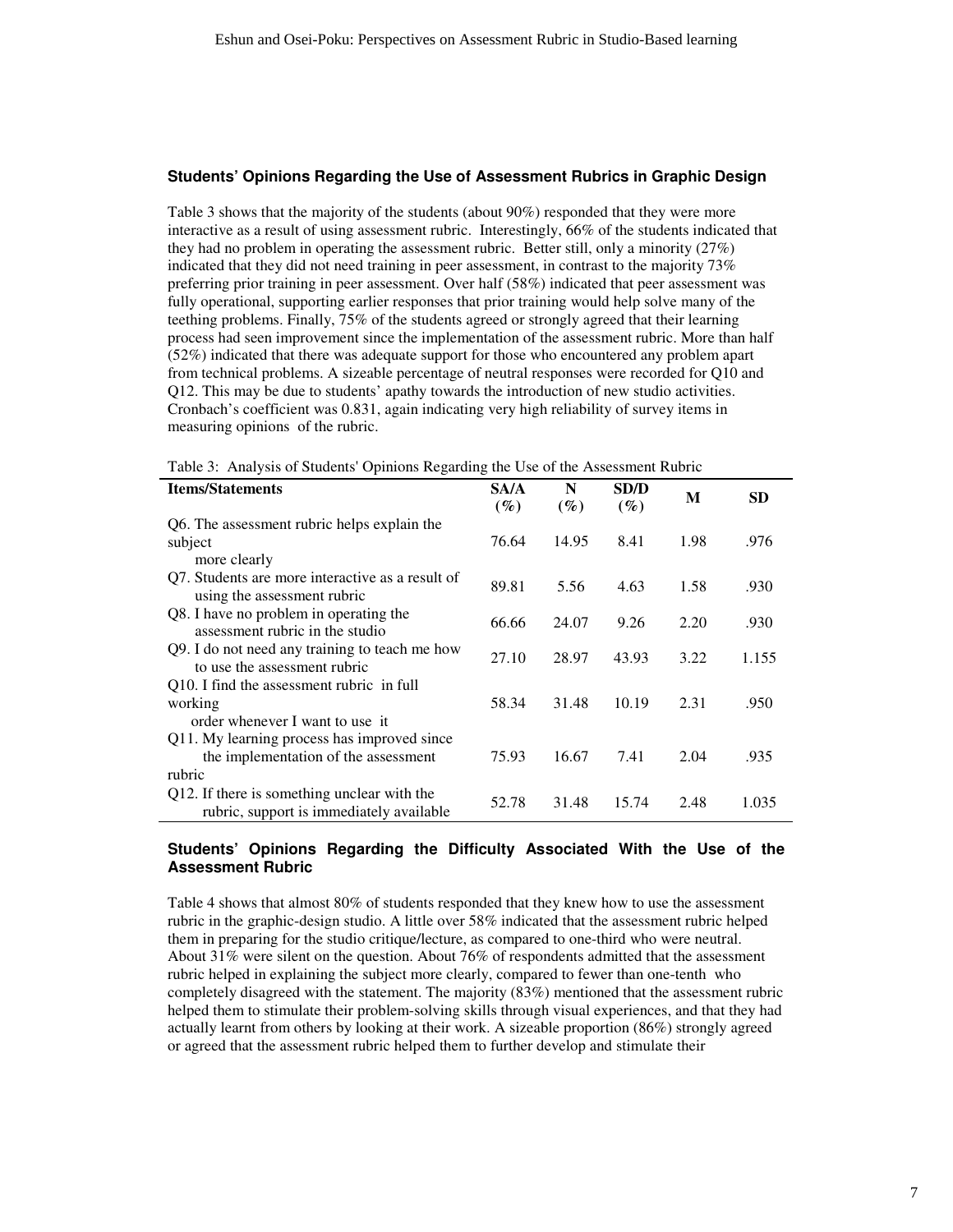communication skills, as compared to fewer than 5% who disagreed. About 75% indicated that the assessment rubric made their learning more interesting. Overall, the results indicate that the students had a quite positive learning experience with, and attitude towards, the use of the assessment rubric. Cronbach's coefficient was .830, again indicating very high reliability of survey items in measuring opinions of the use of rubric. Our findings also validate the impact of the rubric for learning that was described by Andrade and Du (2005), who found that students overwhelmingly approved the use of a rubric in the graphic design studio and claimed it helped them to improve their practical skills, learning and understanding of the subject, and to prepare them adequately for lectures and studio work. In the current study, students' comments about the use of the rubric were positive. This is consistent with Andrade and Du's (2005) findings, where students knew "what's expected". Remarks by students in the current study about using the rubric to prepare for studio critique and lectures, improving their problem-solving skills, developing their communication skills and understanding the design concepts effectively are important findings that harmonise with Ehmann's (2005) findings.

Table 4: Analysis of Students' Opinions Regarding the Difficulty Associated With the Use of the Assessment Rubric

| <b>Items/Statements</b>                                                                                 | <b>SA/A</b><br>$(\%)$ | N<br>$(\%)$ | SD/D<br>$(\%)$ | M    | <b>SD</b> |
|---------------------------------------------------------------------------------------------------------|-----------------------|-------------|----------------|------|-----------|
| Q13. I know how to use the assessment rubric                                                            | 79.44                 | 16.82       | 3.74           | 2.05 | .761      |
| available in my graphic-design studio.<br>Q14. The assessment rubric helps me in preparing for          | 58.34                 | 31.48       | 10.19          | 1.79 | .902      |
| the studio critique/lecture.<br>Q15. The assessment rubric helps me to stimulate my                     | 83.33                 | 9.26        | 7.41           | 1.89 | .919      |
| problem-solving skills through visual                                                                   |                       |             |                |      |           |
| experiences.                                                                                            |                       |             |                |      |           |
| Q16. The assessment rubric helps me to further<br>develop and stimulate my communication skills.        | 87.03                 | 9.26        | 3.70           | 1.69 | .855      |
| Q17. Students can understand and grasp the concepts<br>more easily and effectively as a result of using | 74.07                 | 16.67       | 9.26           | 2.08 | .967      |
| the                                                                                                     |                       |             |                |      |           |
| assessment rubric.                                                                                      |                       |             |                |      |           |

N =108, SA/A: Strongly Agree/Agree, N: Neutral, SD/D: Strongly Disagree/Disagree

#### **Qualitative Analysis of Students' Comments**

This analysis was intended to provide more insight into students' perceptions of use of rubrics in assessing creative product and of the importance of peer assessment to quality design education. Approximately 20% of the students (20) in the focus group offered comments, but all were fairly brief. Most were complimentary, and only a few offered some information helpful to the purpose of this study. The latter expressed a desire for more direction from the instructors, and for a more sustained programme, especially given the ways in which they were expected to use the rubric in assessing various components of graphic design. These suggestions had benefits mainly as factfinding and feedback to instructors on ways they could improve the assessment process.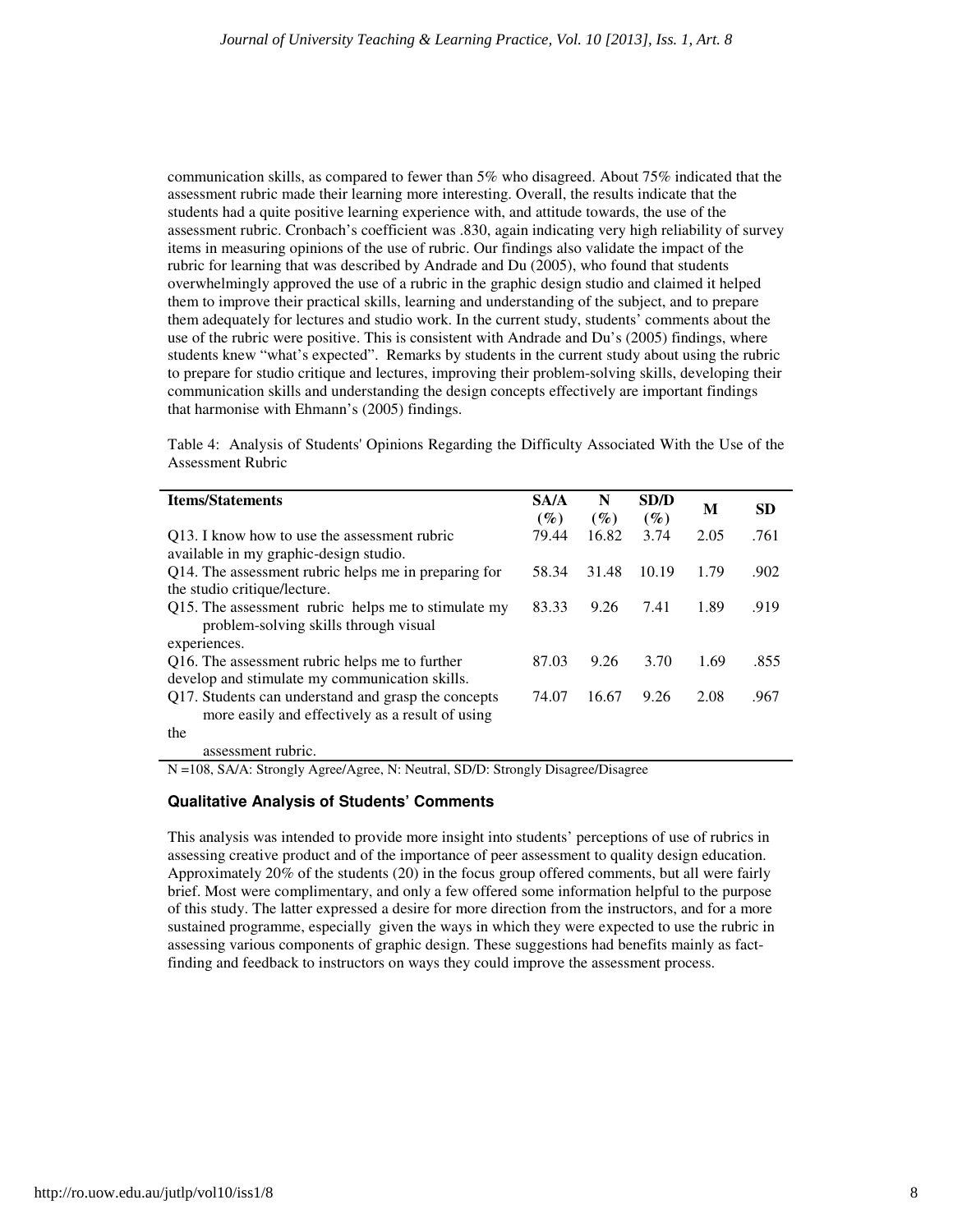#### **Limitations of this Study**

This study has a few limitations:

- 1. During the assessment process, not all the students fully appreciated and understood the meaning of the rubrics, though they were all taken through some basic training. This might lead to inaccurate assessment.
- 2. Due to the large class size and time and logistical constraints, we could only include teacher and peer assessment under "others". If we had expanded the process to include assessment from more people, such as other teachers, we could have had more-accurate feedback.
- 3. There was no formal follow-up plan to help students to move to a higher level of competency in rubric usage. As a result, students may not know how to improve on their rubric usage and peer-assessment competencies.

## **Discussion**

Overall, the results indicate that the students have quite positive attitudes toward using assessment rubrics in peer assessment in the graphic-design studio. This supports the findings of Ballantyne et al. (2002) that students improve on their interpersonal and negotiation skills through peer assessment. This is consistent with the instructor's observation that the students who were engaged in the exercise exhibited more enthusiasm than other students. However, as observed from classroom activities and students' casual comments, some felt they were doing the instructor's job for him or that peers were incompetent when it came to assessment.

From the analysis of the questionnaires, this study has identified several conditions that are critical to the successful implementation of assessment rubrics in a graphic-design studio. Early introduction of the assessment rubric is vital for smooth implementation of peer assessment in higher education, since it will build students' competencies and confidence in using the assessment rubric. This project shows that if the rubric is introduced to first-year students, it stands a greater chance of succeeding; hence the process needs to be structured very carefully and implemented thoroughly to deepen students' appreciation for it (Ballantyne et al. 2002). Instructors should therefore incorporate practice sessions to familiarise students with the process of assessment. These sessions should include access to exemplars of good, average and poor work, along with feedback on students' performance as assessors.

The introduction of instructor moderation will be a valuable addition to the development of the rubric. This will address students' concerns relating to the perceived "skewness" of the criteria to their benefit, and their lack of enthusiasm in participating in the development of an effective rubric that aligns with the curriculum, learning outcomes and assessment of the learning process. It will consequently enable instructors to monitor the nature and quality of students' learning processes and outcomes. Touching on reliability and validity of the use of the rubric, the students unanimously agreed that prior training is very crucial to the successful use of the rubric. This lends credence to Lovorn and Rezaei's (2011) claims that training sessions had a significant positive impact on raters' ability to implement a rubric. In addition, students should be prevailed upon to understand the significance of adopting a reflective, not a judgemental, approach to the use of the rubric. Otherwise, they might simply, and inappropriately, focus on ticking boxes, without seeing how they can improve on their own work based on what they see in the work of their peers.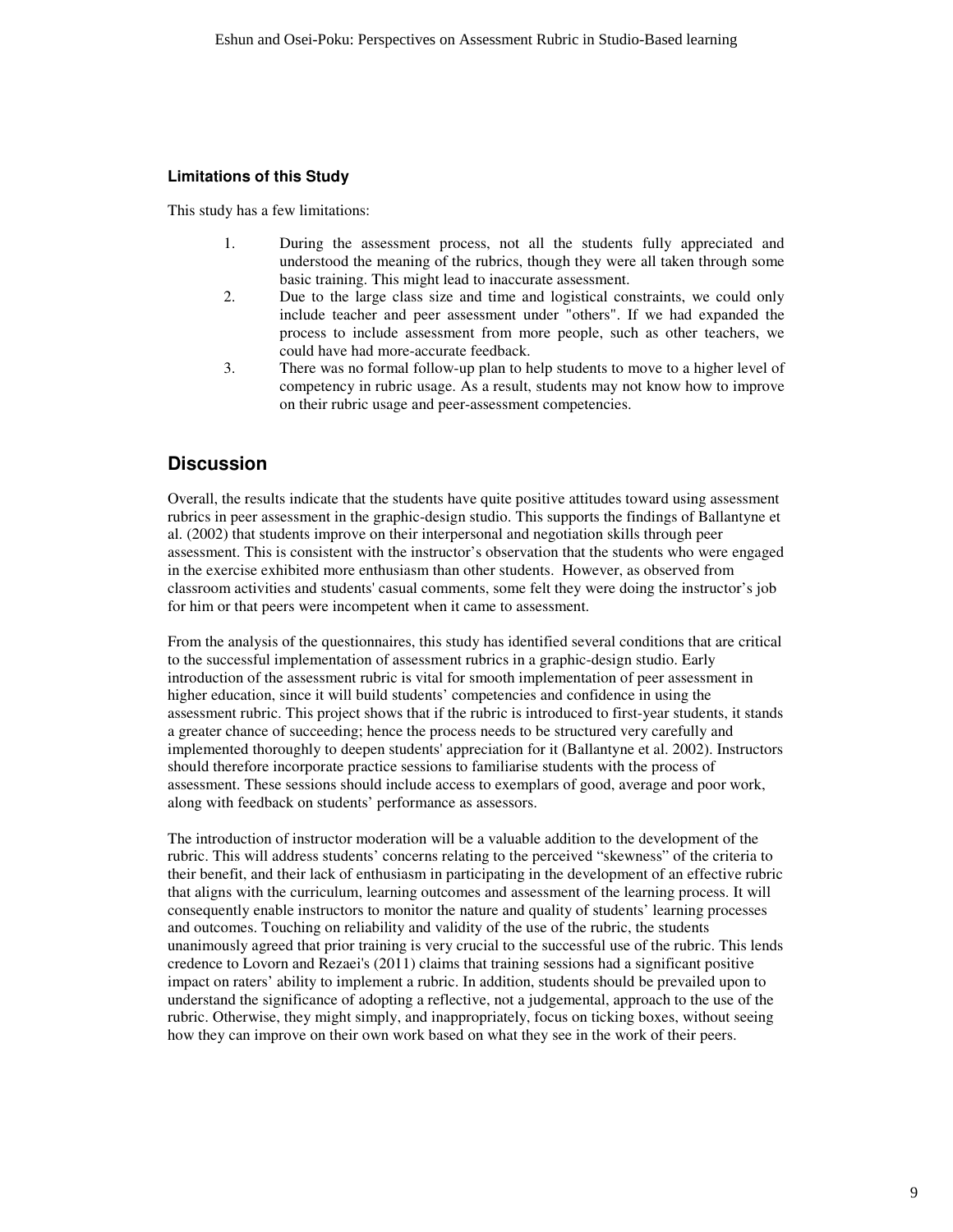Finally, the extent of the use of rubrics in peer assessment needs to be carefully controlled across an academic programme in graphic design.

This experience astonished us for a number of reasons. Positive outcomes included the finding that when the students were confronted with the reality of participating in the assessment process, they understood better than we expected. Other quite positive aspects were the wealth and multiplicity of the defined criteria, the care in the accomplishment of the design task and the sense of responsibility of involving students in their own assessment. Despite the fact that when the study was conducted the students lacked the skills to use the rubric in peer assessment, the result was very satisfactory. Therefore, it will be an interesting project to track the attitudes of this group of students as they progress to higher levels. While the size of the population and duration of this study was modest in educational-research terms, it does provide some pioneer experience in graphic design in higher education for instructors intending to attempt an authentic approach in assessment.

## **Conclusion**

The action-research process used in this study has facilitated the development of procedures for the implementation of an assessment rubric in a large class in a design studio. It is clear that there are specific difficulties associated with running peer assessment using an assessment rubric in large classes. Overall, however, this study suggests that the benefits in relation to student learning outweigh the challenges of administrative and staff commitment when using an assessment rubric for peer assessment in large groups. It can be concluded that, given suitable training and facilities, graphic-design educators concerned about enhancing tertiary teaching and learning can benefit from an awareness of rubrics and how they can be effectively used in assessing and improving students' skills in studio critique, oral communication, technology and problem solving.

#### **Acknowledgements**

Our sincere thanks go to the second-year students of the 2010/2011 academic year for their wholehearted engagement and their willingness to share with us their insights into the process and their learning.

## **References**

Anderson, J. S. & Mohrweis, L.C. (2008). Using rubrics to assess accounting students' writing, oral presentations, and ethics skills. *American Journal of Business Education* 1(2) 85-93. Andrade, H. G. (2000). Using Rubrics to Promote Thinking and Learning, *Educational Leadership* 57(5) 13-18.

Andrade, H. G. & Du Y. (2005). Student perspectives on rubric-referenced assessment, *Practical Assessment and Research Evaluation* 10(3). Accessed 10/2/2012

http://wwww.pareonline.net/pdf/v10n3.pdf Bain, J. (2010). Integrating student voice: assessment for empowerment, *Practitioner Research in* 

*Higher Education* 4(1), 14-29.

Ballantyne, R., Hughes, K. & Mylonas, A. (2002). Developing procedures for implementing peer assessment in large classes using an action research process, *Assessment & Evaluation in Higher Education* 27(5), 427-441.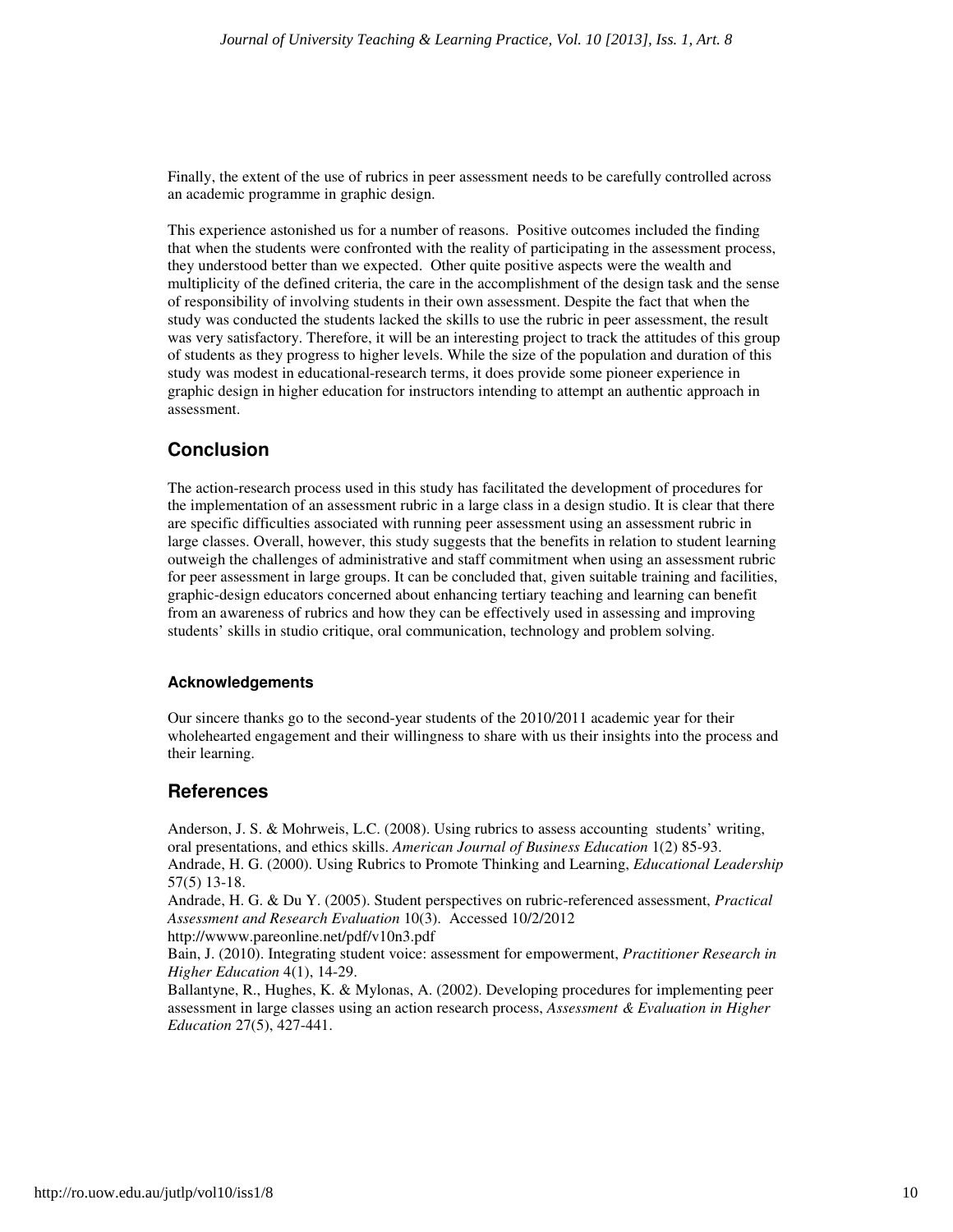Banta, T. W., Griffin, M., Flateby, T. L. & Kahn, S. (2009) Three promising alternatives for assessing college students' knowledge and skills, *NILOA Occasional Paper No.2*. University of Illinois and Indiana University, National Institute for Learning Outcomes Assessment, Urbana, IL. Accessed 20/2/2012

http://www.learningoutcomesassessment.org/documents/AlternativesforAssessment.pdf

Baptiste, L. (2007). Managing subjectivity in arts assessment, *Proceedings of the 2007 Biennial Cross-Campus Conference in Education*, 23-26 April, 2007.

Boud, D. & Falchikov, N. (2005). Redesigning assessment for learning beyond higher education, (Paper presented at the HERDSA Annual Conference 2005, Sydney).

Boud, D. & Associates (2010). Assessment 2020: Seven propositions for assessment reform in higher education. Australian Learning and Teaching Council, Sydney.

Brown, S. (2004). Assessment for Learning. *Learning and Teaching in Higher Education*, Issue 1 (2004-05). Accessed 6/1/2012

http://www2.glos.ac.uk/offload/tli/lets/lathe/issue1/articles/brown.pdf

Çıkıs, S. & Çila, E. (2009). Problematization of assessment in the architectural design education: First year as a case study, *Procedia Social and Behavioral Sciences* 1, 2103-2110.

Clary, R. M., Brzuszek, R. F. & Fulford, C. T. (2011). Measuring Creativity: A Case Study Probing Rubric Effectiveness for Evaluation of Project-Based Learning Solutions, *Creative Education* 2(4), 333-340.

Cronjé, J. C. (2009). Qualitative assessment across language barriers: An action research study, *Educational Technology & Society* 12(2), 69-85.

Davies, A. (2000). Effective assessment in art and design: writing learning outcomes and assessment criteria in art and design. Project Report, CLTAD, University of the Arts London, Accessed 10/2/ 2012 http://ualresearchonline.arts.ac.uk/629/

Davies, A. & Le Mahieu, P. (2003). Assessment for learning: reconsidering portfolios and research evidence. In Segers, M., Dochy, F. & Cascallar, E. (eds.), *Innovation and Change in Professional Education: Optimising New Modes of Assessment: In Search of Qualities and Standards* (141-169). Kluwer Academic Publishers, Dordrecht.

Dornisch, M. M. & McLoughlin, A. S. (2006). Limitations of web-based rubric resources: addressing the challenges. *Practical Assessment, Research & Evaluation* 11(3). Accessed 11 February 2012 from http://pareonline.net/pdf/v11n3.pdf

Egodawatte, G. (2010). A rubric to self-assess and peer-assess mathematical problem solving tasks of college students, *Acta Didactica Napocensia* 3(1), 78.

Ehmann, D. (2005). Using Assessment to Engage Graphic Design Students in their Learning Experience. Making a Difference: 2005 Evaluations and Assessment Conference, 30 November-1 December, Sydney.

Elizondo-Montemayor, L. L. (2004). Formative and summative assessment of the problem-based learning tutorial session using a criterion-referenced system, *Journal of the International Association of Medical Science Educators* 14, 8-14.

Ellmers, G. (2006). Assessment practices in the creative arts: developing a standardized assessment framework. *Teaching and Learning Scholars Report*, Faculty of Creative Arts, University of Wollongong.

Eshun, E. F. (2011). Report on the action research project on adopting innovative assessment for learning in communication design in higher education. Paper presented at the *Conference on Design, Development & Research*, 26-27 September, 2011, Cape Town, 382-395.

Eshun, E. F. & de Graft-Johnson K. G. (2011). Learner perceptions of assessment of creative products in communication design, *Art, Design & Commu*nication in Higher Education 10(1). DOI: 10.1386/adch.10.1.89\_1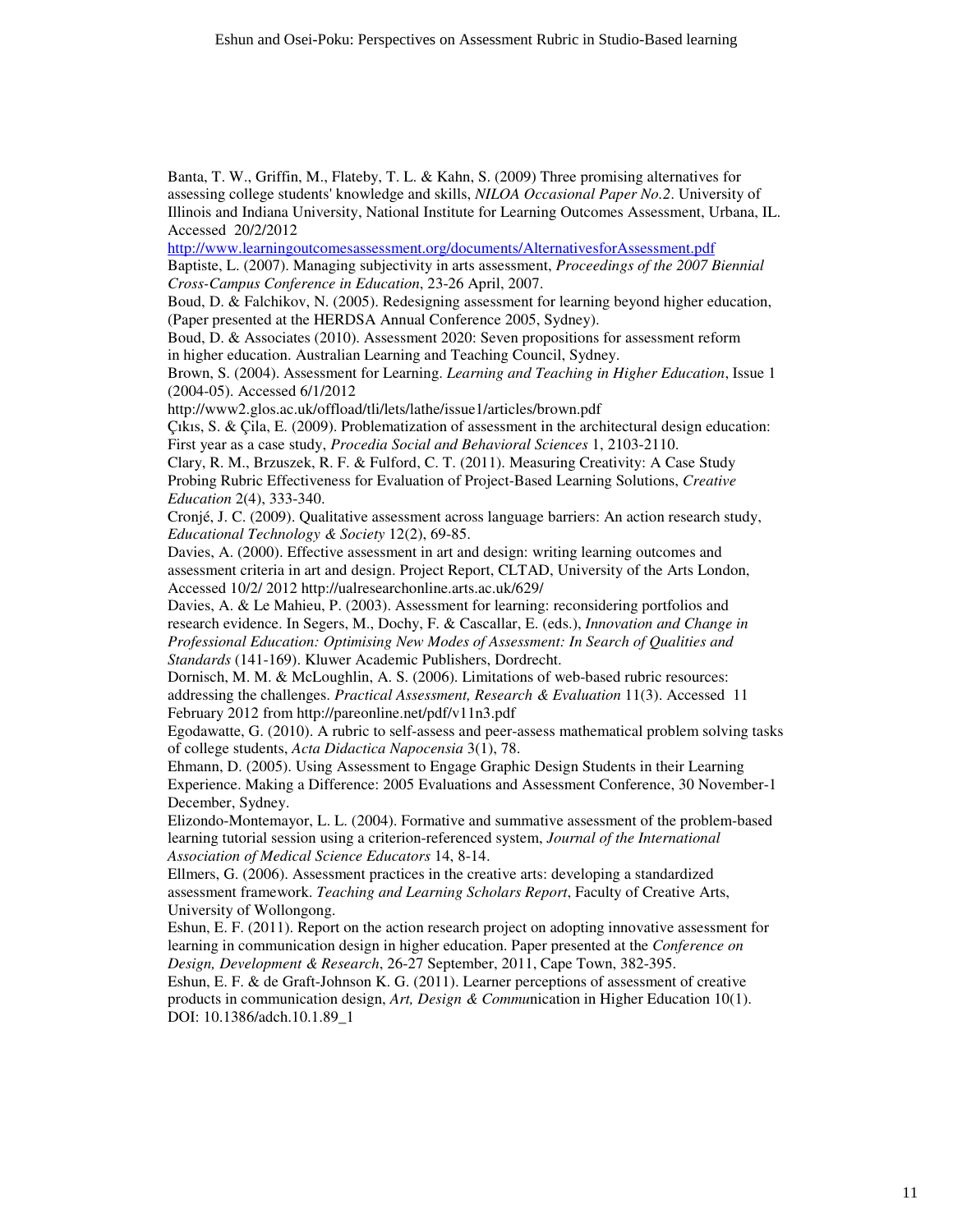Gasaymeh, A-H. (2011). The Implications of Constructivism for Rubric Design and Use, Higher Education International Conference (HEIC 2011). Accessed 23/4/2012

http://heic.info/assets/templates/heic2011/papers/05-Al-Mothana\_Gasaymeh.pdf

Gullo, D. F. (2005). *Understanding assessment and evaluation in early childhood education*, Teachers College Press, Columbia University, New York.

Haugnes, N. & Russell, J. (2008). *What do Students Think of Rubrics? Summary of survey results: Student Perceptions of Rubric Effectiveness*, Academy of Art University, San Francisco.

Howell, R. J. (2011). Exploring the impact of grading rubrics on academic performance: Findings from a quasi-experimental, pre-post evaluation. *Journal on Excellence in College Teaching* 22(2), 31-49.

Hudson, P. (2005). Analysing pre-service teachers' rubrics for assessing students' learning in primary science education. In Proceedings of the Australian Curriculum Studies Association, University of the Sunshine Coast, Queensland, Australia. Accessed 7/2/2012

http://eprints.qut.edu.au/secure/00002102/05/1.\_Assessment\_paper\_ACSA.doc.

Jackson, C. W. & Larkin, M. J. (2002). Teaching students to use grading rubrics, *Teaching Exceptional Children* 35(1), 40-45.

Koshy, S. (2008). Using marking criteria to improve learning: An evaluation of student perceptions. University of Wollongong of Dubai, UWOD-RSC-WP-77, 12 June 08.

Kruger, S. C. (2007). The use of rubrics in the assessment of social sciences (history) in the get band in transformational outcomes-based education, CPUT Theses & Dissertations, Paper 112. Accessed 12/6/2011 http://dk.cput.ac.za/td\_cput/112

Leiva, J. (2009). The difficult business of assessing art. Accessed 16 May 2012 from http:// http://jorgeleiva.edublogs.org/the-difficult-business-of-assessing-arts/

Lovorn, M. G. & Rezaei, A. R. (2011). Assessing the assessment: rubric training for pre-service and new in-service teachers, *Practical Assessment, Research and Evaluation* 16(16). Accessed 12/1/2012 http://pareonline.net/getvn.asp?v==16&n=16

Mertler, C. A. (2001). Designing scoring rubrics for your classroom, *Practical Assessment, Research & Evaluation* 7(25). Accessed 18/6/2011 http://pareonline.net/getvn.asp?v=7&n=25. Moallem, M. (2007). Assessment of complex learning tasks: A design model, *IADIS International Conference on Cognition and Exploratory Learning in the Digital Age* (CELDA 2007).

Moskal, B. M. (2000). Scoring rubrics: what, when and how?, *Practical Assessment, Research & Evaluation* 7(3). Accessed 18/6/2011 http://PAREonline.net/getvn.asp?v=7&n=3.

Moskal, B. M. (2003). Recommendations for developing classroom performance assessments and scoring rubrics, *Practical Assessment, Research & Evaluation* 8(4). Accessed 18/6/2011 http://pareonline.net/getvn.asp?v=8&n=14.

Moskal, B. M. & Leydens, J. A. (2000). Scoring rubric development: validity and reliability, *Practical Assessment, Research & Evaluation* 7(10). Accessed 18/6/2011 http://PAREonline.net/getvn.asp?v=7&n=10

Oakleaf, M. (2009). Using rubrics to assess information literacy: An examination of methodology and interrater reliability, *Journal of the American Society for Information Science and Technology*  60(5), 969-983.

Pinto, P. L. & Santos, L. (2006). *Definition of assessment criteria/Self-assessment*. Accessed 23/1/2012 from http://tsg.icme11.org/document/get/687

Quinlan, A., Marshall, N. & Corkery, L. (2007). Revealing Student Perceptions of Excellence in Student Design Projects, *Connected 2007 International Conference On Design Education* 9-12 July 2007, University Of New South Wales, Sydney.

Reynolds-Keefer, L. (2010). Rubric-referenced assessment in teacher preparation: An opportunity to learn by using, *Practical Assessment, Research & Evaluation* 15(8). Accessed 18/12/2011 http://pareonline.net/getvn.asp%3Fv%3D15%26n%3D8.